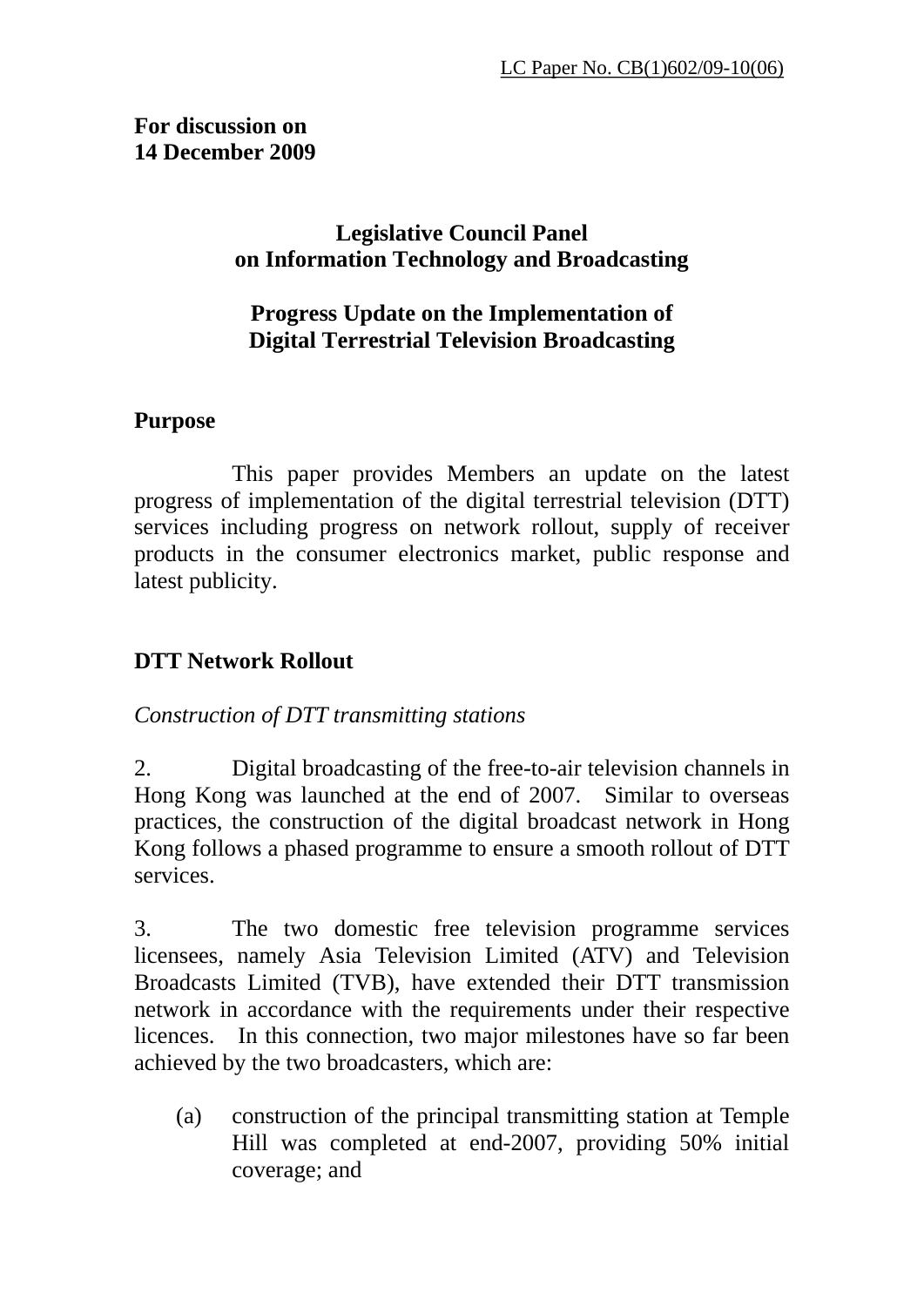(b) DTT network was extended to provide 75% coverage across the 18 districts through completion of six more transmitting stations at Castle Peak, Cloudy Hill, Golden Hill, Kowloon Peak, Lamma Island and Mount Nicholson in early August 2008, in time for most viewers to watch Beijing Olympic Games programmes through DTT.

4. On top of the above seven transmitting stations, the two broadcasters will continue to expand the digital broadcast network by phases. Construction of five more fill-in stations will be completed by the end of this year. They will serve areas with substantial populations where DTT signals are not adequate from the current seven transmitting stations. The expected digital coverage will then be extended to about 85% of the population, or an additional 700 000 people will be covered. The intended covered areas and the service launch schedule of the five fill-in stations are set out in the table below:

| Transmitting<br>Intended                             |                                 | Launch      |
|------------------------------------------------------|---------------------------------|-------------|
| <b>Stations</b>                                      | Covered Areas <sup>1</sup>      | Schedule    |
| Sheung Yeung                                         | Tseung Kwan O, Sheung Yeung, Ha |             |
| <b>Shan</b>                                          | Yeung, Sheung Sze Wan           |             |
| Sai Wan Shan                                         | Chai Wan, Siu Sai Wan           |             |
| (Chai Wan)                                           |                                 | 31 December |
| Piper's Hill                                         | Cheung Sha Wan, Sham Shui Po    | 2009        |
| <b>Brick Hill</b><br>Aberdeen, Shouson Hill, Repulse |                                 |             |
|                                                      | Bay, Chung Hom Kok              |             |
| <b>Beacon Hill</b>                                   | Hin Tin, Tai Wai                |             |

5. Before the formal roll-out of the fill-in stations, ATV and TVB will test the transmission signals by broadcasting the DTT services from these fill-in stations, as a "soft" launch. This will allow the broadcasters to test the transmission signals before formal roll-out of the services and the community concerned will be given an early opportunity to prepare for the upgrade of their in-building

<sup>&</sup>lt;sup>1</sup> The areas listed are covered entirely or partially by the DTT signals of the respective transmitting stations.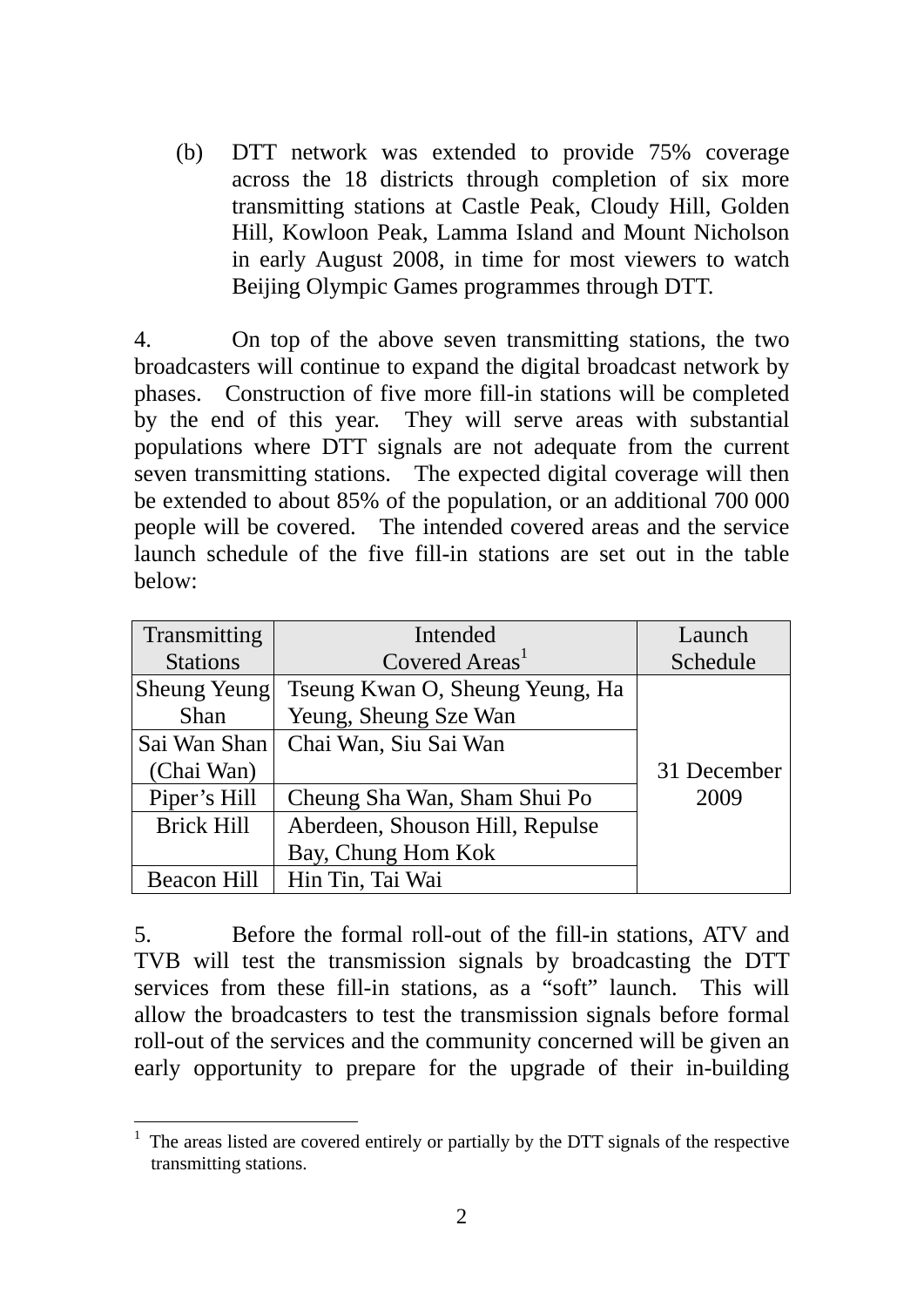coaxial cable distribution system  $(IBCCDS)^2$  for the reception of DTT services.

6. There will be 17 more fill-in stations to be constructed from 2010 to 2011. The ultimate DTT coverage will be at least on par with that of the current analogue television broadcasting.

7. During the planning for these fill-in stations, the Office of the Telecommunications Authority (OFTA), together with ATV and TVB, will take the opportunity to study how best to maximise the DTT coverage and, at the same time, improve the television reception in those areas currently suffering from unsatisfactory analogue television reception.

# *On-line database for DTT coverage and reception*

8. Since January 2008, OFTA has introduced an on-line database on its website to facilitate the public to check the current status of DTT coverage of a particular residential or commercial building. The database will be further enhanced by early 2010 to include the updated building list under the new DTT coverage and latest upgrading status of the IBCCDS of a particular building based on information obtained from the building owners or their management. The provision of the database has been well received by the general public. By mid-November 2009, there were about 430 000 visits and over 2 million DTT coverage searches of the database.

# **DTT Services**

9. ATV and TVB have been assigned three digital multiplexes<sup>3</sup> to provide DTT services to the viewing public. They

<sup>&</sup>lt;sup>2</sup> In-Building Coaxial Cable Distribution System (IBCCDS) is a coaxial cable system installed inside a building for distributing and relaying signals for telecommunications, broadcasting and security services.

 $3$  A multiplex is a digital transmission frequency channel which combines television programme materials and other data in digital form for transmission via a frequency channel. The process of combining digital signals is called multiplexing.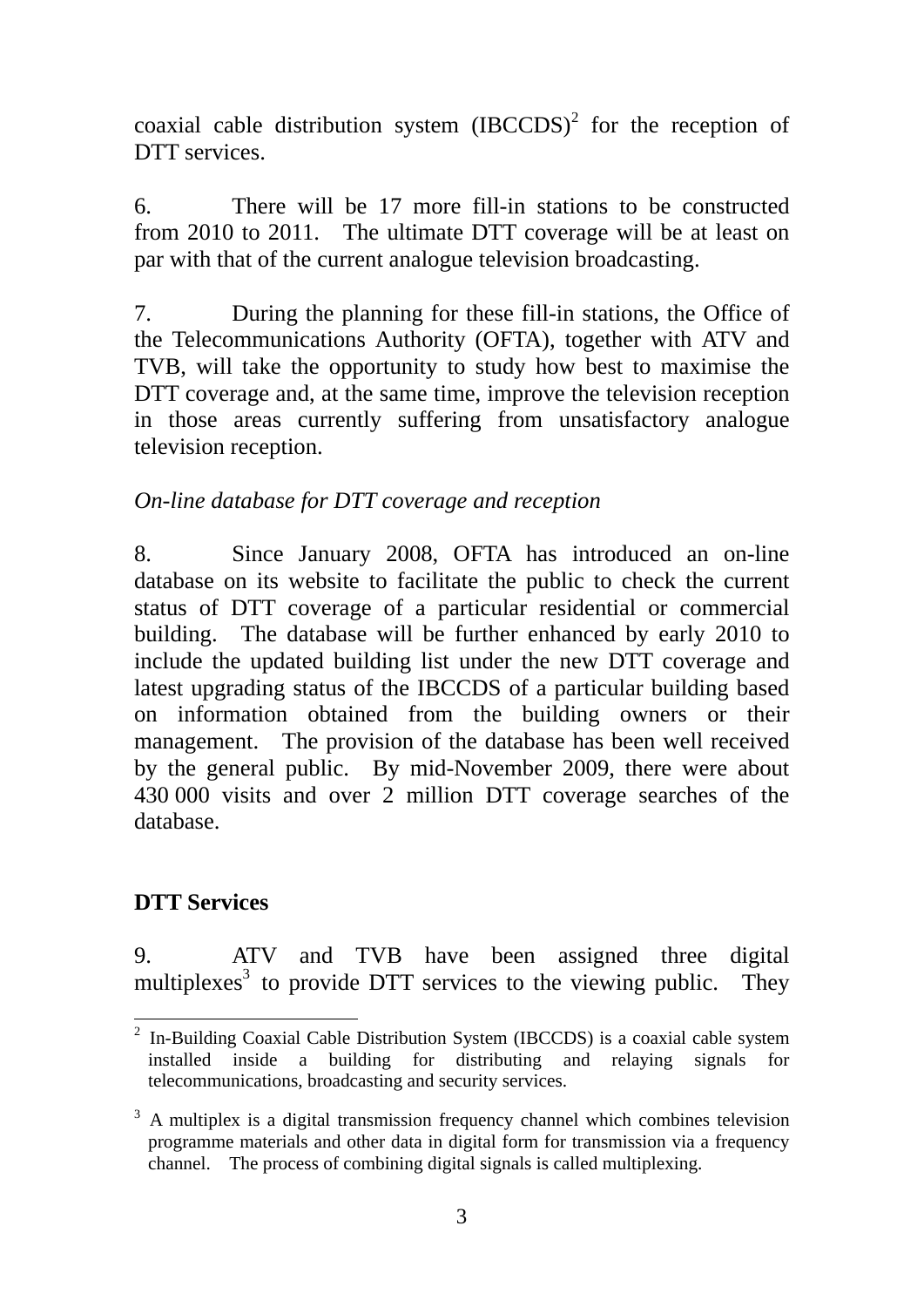share one multiplex for the digital simulcast<sup>4</sup> of their four analogue television programmes. In addition, each broadcaster takes up one additional multiplex to provide new digital television programme channels and services.

# *Digital television channels*

10. With the feasibility of multi-channel broadcasting for a digital multiplex over the DTT platform, the two broadcasters have introduced a greater variety of television programmes to the viewing public. The digital television services include both standard-definition television (SDTV) and high-definition television (HDTV) channels, round-the-clock news reporting channel, and a wide variety of entertainment channels originated from Hong Kong, the Mainland and Taiwan. A full list of DTT programme channels of ATV and TVB is tabulated as follows:

| <b>Channel</b><br>number | <b>Programme Channel</b> | <b>Programme Description</b>                                                                                                        |
|--------------------------|--------------------------|-------------------------------------------------------------------------------------------------------------------------------------|
| <b>ATV</b>               |                          |                                                                                                                                     |
| 11                       | Home                     | Digital simulcast of ATV Home<br>Channel                                                                                            |
| 12                       | <b>HD</b> Channel        | A variety of programmes in<br><b>HDTV</b> format                                                                                    |
| 13                       | <b>TVS</b>               | A Cantonese channel originated<br>from the Guangdong province of<br><b>Mainland China</b>                                           |
| 14                       | CTI-Asia                 | A Taiwanese-originated channel<br>for the greater China region                                                                      |
| 15                       | CCTV <sub>4</sub>        | Satellite live feed of China<br>Central Television (CCTV)<br>Channel 4, an international<br>channel originated from the<br>Mainland |
| 16                       | World                    | Digital simulcast of ATV World<br>Channel                                                                                           |

 $\overline{a}$ Simulcast means simultaneously broadcasting the same television programme services in both digital and analogue formats.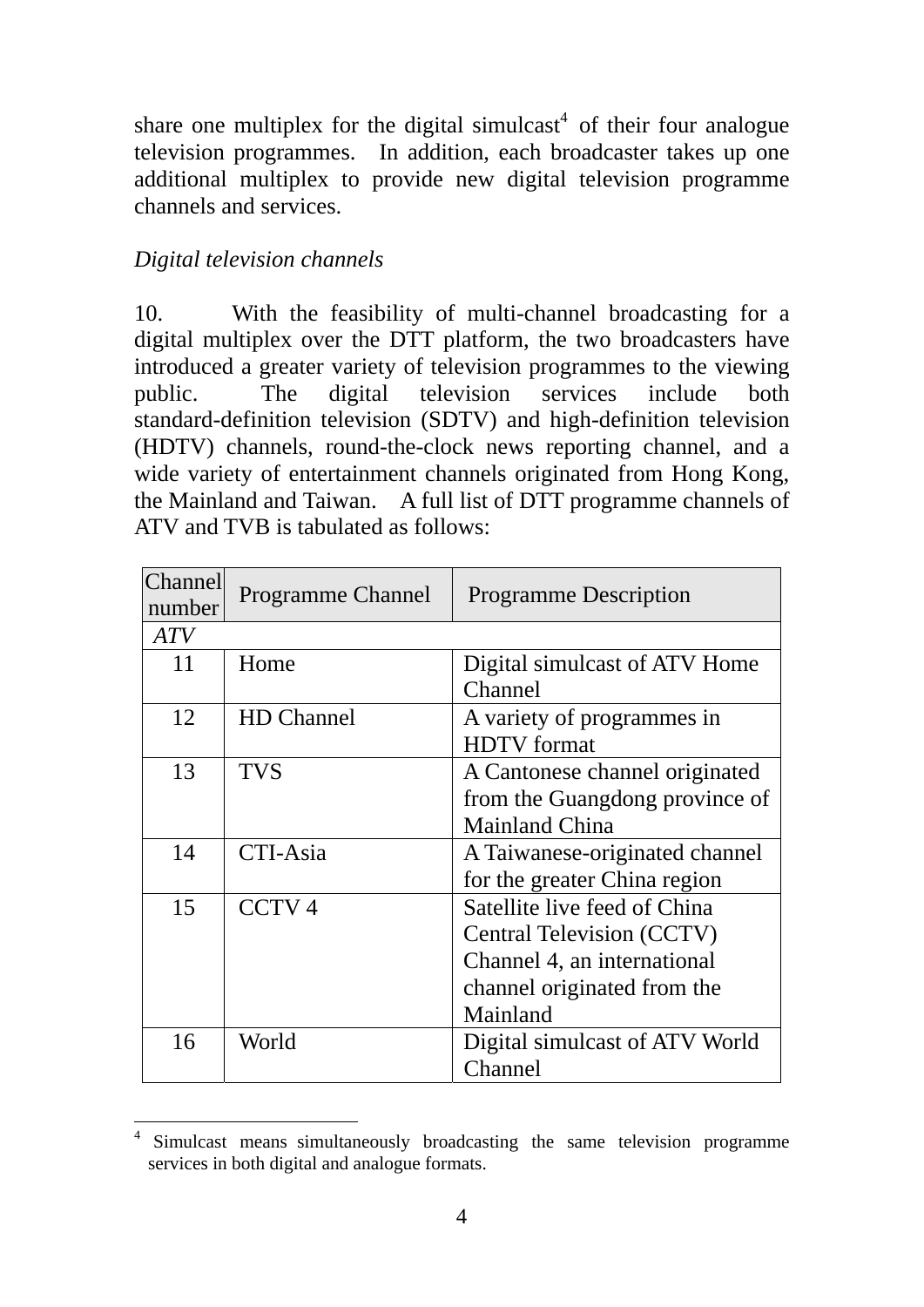| <b>Channel</b> | <b>Programme Channel</b>    | <b>Programme Description</b>    |  |
|----------------|-----------------------------|---------------------------------|--|
| number         |                             |                                 |  |
| <b>TVB</b>     |                             |                                 |  |
| 81             | Jade                        | Digital simulcast of TVB Jade   |  |
|                |                             | Channel                         |  |
| 82             | J <sub>2</sub> Channel*     | A variety of programmes focused |  |
|                |                             | on young audience               |  |
| 83             | I News <sup>*</sup>         | Programmes on news, finance     |  |
|                |                             | and information                 |  |
| 84             | Pearl                       | Digital simulcast of TVB Pearl  |  |
|                |                             | Channel                         |  |
| 85             | <b>High Definition Jade</b> | A variety of HDTV programme     |  |
|                | $Channel*$                  | with local and overseas         |  |
|                |                             | productions                     |  |

\* Interactive television service is available on these digital channels

#### *Value-added services*

11. A special feature of DTT is the possibility of introducing value-added services such as the interactive television services. TVB launched its first interactive television service in August 2008, which is now available on its three new digital television programme channels (as indicated in the table of paragraph 10). Through a DTT receiver supporting MHEG- $5<sup>5</sup>$  standard, viewers can access a wide variety of information (e.g. weather forecast, news headlines, Hang Seng index, delayed quotes of individual stock prices, etc.) by pressing designated colour buttons on the remote control. The community has been generally receptive to these additional features. There are a number of DTT receivers in the market which are MHEG-5 enabled and capable of supporting the interactive services.

 $\overline{a}$ 5 MHEG-5 is a set of international standards relating to the presentation of multimedia information standardised by the Multimedia and Hypermedia Expert Group (MHEG). It is most commonly used as a language to describe interactive television services. Both the United Kingdom and New Zealand have adopted MHEG-5 to provide interactive services for their DTT broadcasting. In August 2008, TVB launched its interactive television service adopting MHEG-5 standard.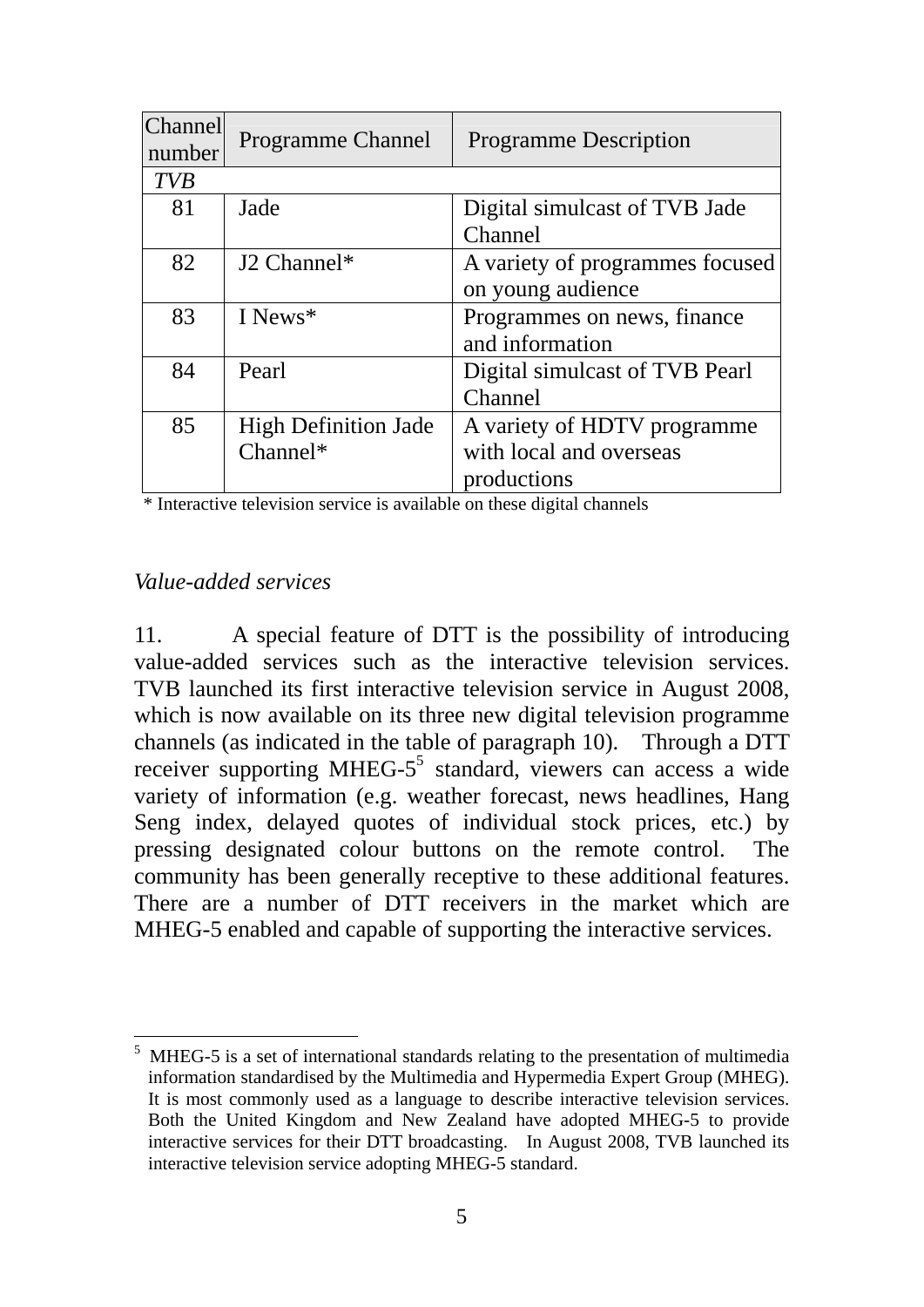# **Supply of DTT Receivers**

# *Voluntary labelling scheme for DTT receivers*

12. In November 2007, OFTA introduced a voluntary scheme to label DTT receivers<sup>6</sup> capable of receiving local DTT programme channels. A register is published for the public to check the brand names and models of DTT receivers that are authorised to use the labels. As at end-November 2009, the OFTA has authorised 214 models of DTT receivers to use the "higher-tier" label, including 102 set-top boxes and 112 integrated digital TV sets (i.e., TV sets with built-in decoders).

### *Market supply of consumer products*

13. The market for DTT receivers continues to prosper, in particular the sector of integrated digital television (iDTV) set. The variety and choice of iDTV sets keep increasing while the price is becoming more competitive. For the set-top box, the average price keeps falling at a moderate rate and is currently below \$1,000. Most set-top boxes have built-in functions for digital recording and playback by connecting to an external storage device. Some come with internal storage and are packaged as personal video recorders to enhance competition in the market. Other than iDTV and set-top box, using computer accessories (e.g. TV cards and USB tuners) to receive DTT is also a popular means due to the cheaper cost of the required hardware which is down to a few hundred dollars.

14. It is anticipated that the market for DTT consumer equipment will continue to flourish with abundant supply of a wide variety of products. The competition will not just be limited to price but would also expand to cover the features, functions and performance of the DTT products, which will be to the benefit of consumers in general.

 $\overline{a}$ 6 DTT receivers labelled as "basic-tier" are capable of receiving the four TV programme channels simulcast in the digital format, whereas those labelled as "higher-tier" are capable of receiving all DTT channels of both SDTV and HDTV programmes.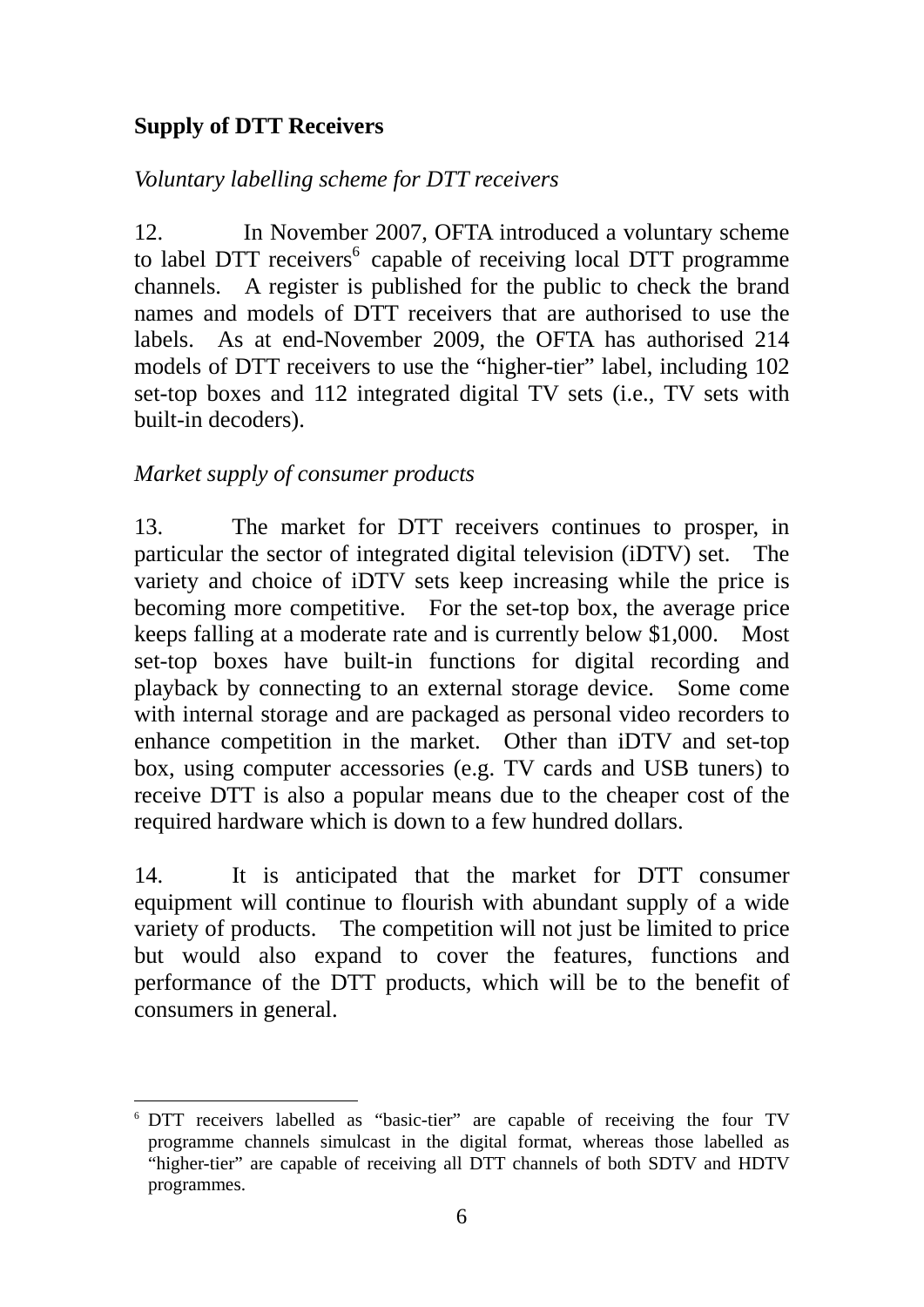# **Public Response and Publicity**

### *DTT take-up and public response*

15. DTT continues to be well recognised and accepted by the viewing public since its launch. The digital take-up keeps growing in good pace.

16. According to the latest public survey conducted in September 2009, some 41.9% of the families in Hong Kong (representing some 960 000 television households territory-wide) receive DTT services via set-top boxes, iDTV sets and computers. Set-top box remains the major type of receivers chosen by DTT users but the rate of using iDTV to receive DTT is growing rapidly. The survey also showed that about 79% of the respondents agreed that DTT provides better picture quality and for those already receiving DTT at homes, the ratio is even higher which is up to 89% who agreed that the picture quality of DTT is better. The survey also provided information on the key drivers for switching to DTT (e.g. awareness and experience of the benefits of DTT), which would help us formulate further promotion efforts to enhance the digital take-up.

# *Publicity*

17. We will organise publicity activities in December to tie in with the launch of five new DTT fill-in stations mentioned in paragraph 4 above. We will also publicize the new 85% DTT coverage. We will issue a joint letter with ATV and TVB to all owners incorporations as well as residents in the new areas to be covered about the extended coverage of DTT. Posters and leaflets will also be distributed to the community through the public enquiry service centres of district offices and management offices of public estates.

# *Website and enquiry hotline*

18. The OFTA provides a hotline and e-mail service to deal with public enquiries. By mid-November 2009, the OFTA has received and responded to nearly 17 000 public enquiries about DTT since its service launch. About 60% of these enquiries are about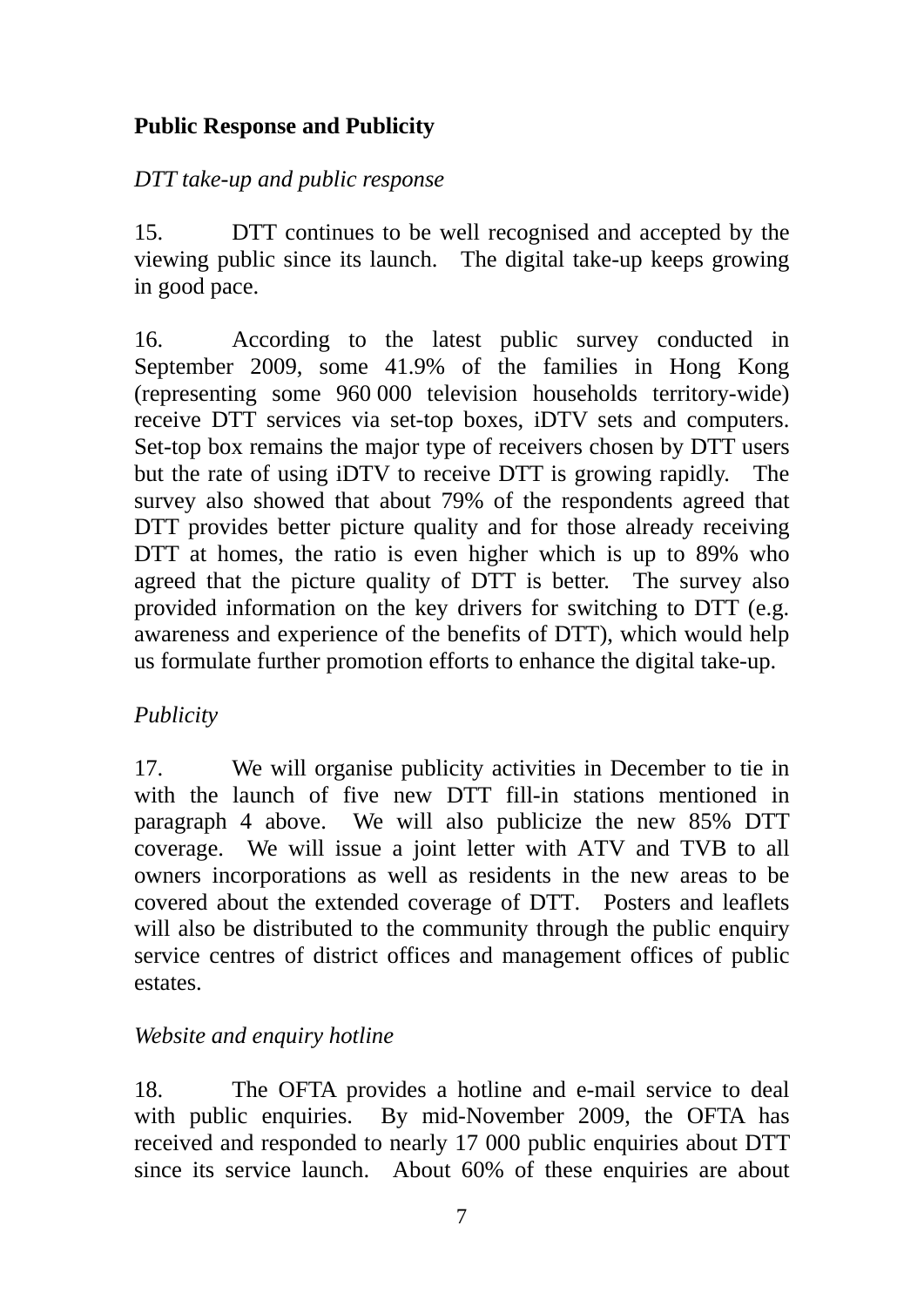DTT coverage, while the others are related to IBCCDS upgrade, reception of analogue television, and reception issues of DTT receivers, etc.

19. The Government has a dedicated digital television website (www.digitaltv.gov.hk) through which regular updates and necessary information about DTT are publicised to the industry and the viewing public. A new internet portal will be launched in collaboration with Radio Television Hong Kong (RTHK) to enrich consumer education in respect of DTT. The portal is designed with user-friendly and interesting interface and aims to provide an attractive means for general consumers to acquire do-it-yourself knowledge about the preparation for and installation of appropriate consumer devices for DTT reception.

*Publicity in collaboration with other Government departments and relevant organisations* 

20. DTT publicity and consumer education in collaboration with other Government departments and relevant organisations are also carried out. The disseminated messages cover the market situation of DTT receivers, consumer protection and alerts, misconception about DTT, and other relevant messages in response to the current development of DTT services. For example, to tackle the deceptive selling activities related to DTT set-top boxes, alerts have been posted on the OFTA's website and our digital television website since June 2008. The message was also publicised through Metro Daily and Sing Tao Daily at end-2008 and early 2009 respectively. Announcement of public interest is broadcast via radio stations to educate consumers. In May 2009, we collaborated with the Consumer Council to issue consumer alerts through the Choice magazine and the phone-in radio programme "Smart Consumer" of RTHK. The Police is also committed to tackling fraudulent activities through educating the viewing public (e.g. via the RTHK television programme "Police Magazine") as well as its enforcement action. Between January to October 2009, the Police handled a total of 84 cases and 24 suspects were arrested.<sup>7</sup>

 $\overline{a}$ 

<sup>7</sup> In November 2009, one of the arrested persons was convicted and sentenced to 8-month imprisonment.